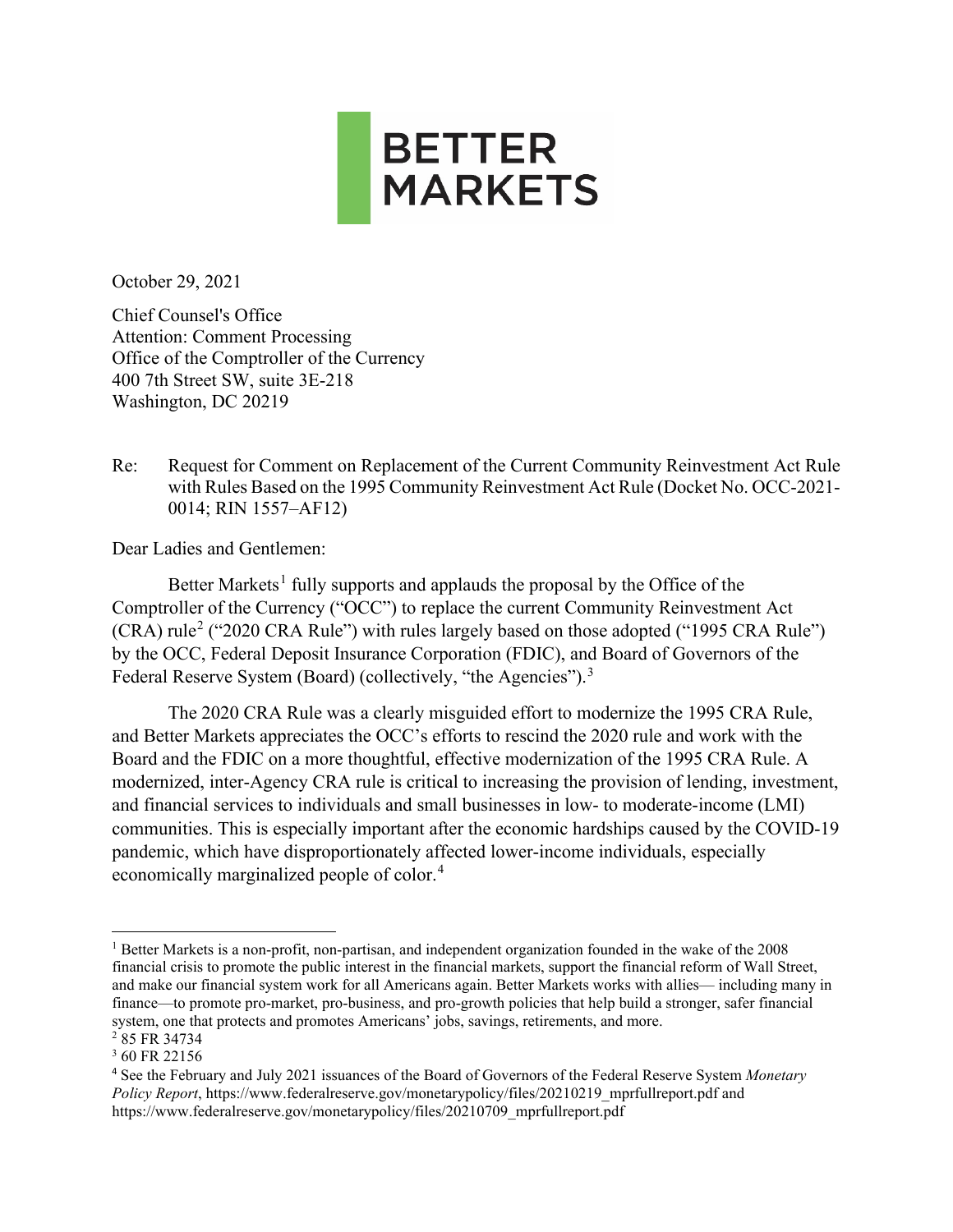Office of the Comptroller of the Currency October 29, 2021 Page 2 of 5

Even before the COVID-19 pandemic, the wealth gap had been growing for decades.<sup>[5](#page-1-0)</sup> Access to banking products and services provide a fundamental means of enhancing financial well-being and to achieving the American dream.<sup>[6](#page-1-1)</sup> Access to and the provision of credit can help individuals start and operate small businesses or purchase wealth-building assets, particularly homes, which are the most significant source of wealth for many people.<sup>[7](#page-1-2)</sup> If designed properly, the CRA can be a critical component to starting to close the income and wealth gaps and to achieving the goal of a more inclusive American economy.

#### **The 2020 CRA Rule Should Not Have Been Proposed or Finalized**

#### *An OCC Rule Separate from the Board and FDIC Prevents the CRA from Being Appropriately Implemented*

The OCC's decision during the Trump administration to finalize its own rule in 2020 without the Board and the FDIC was detrimental to the implementation of both the letter and the spirit of the CRA, which requires that banks demonstrate they are serving "the convenience and needs of the communities in which they are chartered to do business." The CRA is intended to apply to all LMI communities and all banks. The OCC does not supervise and regulate all banks, and so having a different set of standards for banks regulated by the OCC compared to banks regulated by the Board and the FDIC results in an unequal assessment by unequal criteria. If a community has banks that are regulated by all of the Agencies, then that community would have banks applying unequal efforts to comply with the CRA.

There must be only one set of criteria used by the Agencies that applies to all federally regulated banks. Otherwise, there would be an unequal definition of the "convenience and needs" of communities across the U.S. and an unequal assessment of the degree to which banks are indeed serving the communities in which they are chartered to do business. The OCC's pursuit and implementation of its own separate CRA rule is reason in itself to rescind its 2020 CRA Rule.

#### *The 2020 CRA Rule Was Clearly an Insufficiently Rigorous Execution of the Rulemaking Process*

The 2020 CRA Rule was apparently hastily assembled and rushed through to finalization. The "final" 2020 CRA Rule was indeed not actually final but rather was incomplete and left open the setting of evaluation measure benchmarks, retail lending distribution test thresholds,

<span id="page-1-0"></span> $<sup>5</sup>$  See the Board of Governors of the Federal Reserve's data and plot of the distribution of household wealth since</sup> 1989, available at https://www.federalreserve.gov/releases/z1/dataviz/dfa/distribute/chart/

<span id="page-1-1"></span><sup>6</sup> Mehrsa Baradaran, *How the Poor Got Cut Out of Banking*, 62 EMORY L.J. 483, 489 (2013) ("Policy makers have always recognized that access to financial services and credit is a significant step toward individual economic advancement.")

<span id="page-1-2"></span><sup>7</sup> See Cassandra Jones Havard, *Doin' Banks*, 5 U. PA. J.L. & PUB. AFF. 317, 320 (2020) ("financial inclusion- access to and participation in the formal banking economy--remains the primary way to enter the financial mainstream.")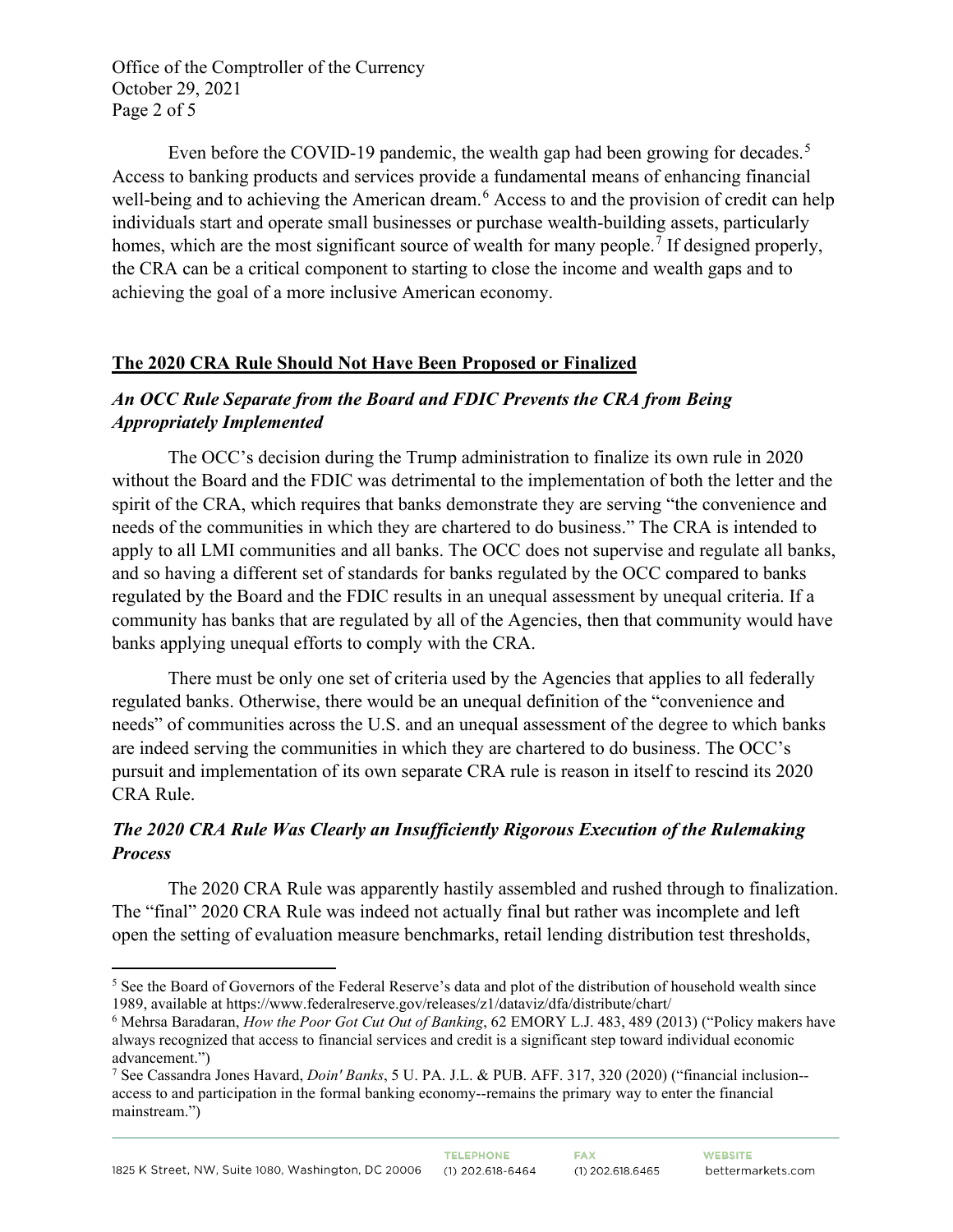Office of the Comptroller of the Currency October 29, 2021 Page 3 of 5

and community development minimums. The setting of these metrics was attempted to be addressed in a subsequent proposal in December  $2020<sup>8</sup>$  $2020<sup>8</sup>$  $2020<sup>8</sup>$  with an accompanying information collection<sup>[9](#page-2-1)</sup> that was intended to be used to calibrate these metrics. This "figure it out as you go" rulemaking process demonstrates the lack of sufficient thoughtfulness that is necessary for a rulemaking as impactful and consequential as one associated with the CRA. Any subsequent rulemaking must gather the necessary information in advance, as was the case with the Board's roundtable discussions<sup>[10](#page-2-2)</sup> and advanced notice of proposed rulemaking (ANPR) in October  $2020.<sup>11</sup>$  $2020.<sup>11</sup>$  $2020.<sup>11</sup>$ 

## *The 2020 CRA Rule Has Numerous Issues that Threaten to Result in Underserved Communities Being Further Underserved*

The 2020 CRA Rule had numerous issues. One of the largest of these was the rule's switch to a "one ratio" metric, which essentially reduces the CRA examination to a single ratio of the amount of "qualifying" activities divided by deposits. Such a crude and oversimplified metric removes incentives for banks to take a meaningful and targeted approach to providing products and services. Different communities have different needs, and this must be recognized and acted upon, as banks are supposed to be serving the needs of the communities in which they do business. For example, some communities may have more need for lending while others may have more need for investment. That is why the 1995 CRA Rule had separate tests with separate metrics.

Additionally, among other problematic changes, the 2020 CRA Rule expanded the scope of what counts as a "qualifying" activity beyond activities that could reasonably be considered beneficial to LMI communities and made modifications to the definition of assessment areas that could lead to activities being diverted from LMI communities. The combined set of provisions of the 2020 rule have the effect of almost encouraging banks to execute on larger-dollar, lowerimpact activities.

# *The 2020 CRA Rule Lacked the Level of Public Support That Should Be Expected for Finalization*

The 2020 CRA Rule lacked broad-based support and, in fact, faced opposition from both industry and consumer advocates. And although never explicitly stated by the Board and FDIC, the FDIC's absence from the final rule – despite having been on the proposal – and the Board's absence from even the initial proposal as well as the Board's issuance of a separate ANPR suggest that the other agencies were opposed to the rule as well. In fact, the OCC's own final rulemaking notice acknowledged the level of opposition – "Although commenters disagreed with

<span id="page-2-0"></span><sup>8</sup> 85 FR 78258

<span id="page-2-1"></span><sup>9</sup> 85 FR 81270

<span id="page-2-2"></span><sup>&</sup>lt;sup>10</sup> See a summary of these discussions published by the Board of Governors of the Federal Reserve System, *Perspectives from Main Street: Stakeholder Feedback on Modernizing the Community Reinvestment Act* (June 2019), https://www.federalreserve.gov/publications/files/stakeholder-feedback-on-modernizing-the-communityreinvestment-act-201906.pdf

<span id="page-2-3"></span><sup>11</sup> 85 FR 66410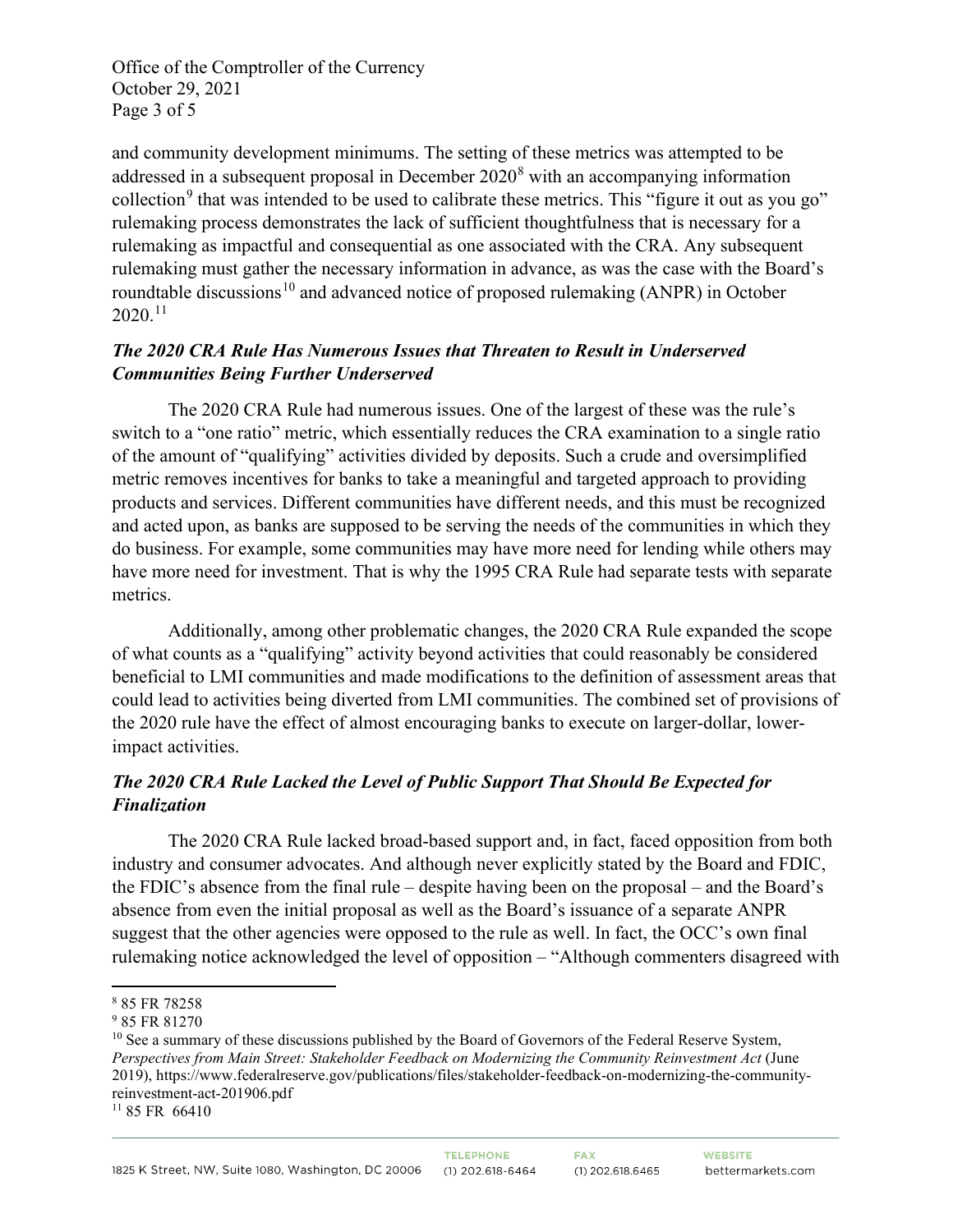Office of the Comptroller of the Currency October 29, 2021 Page 4 of 5

the approach outlined in the proposal, the agency ultimately agreed with the minority of commenters who expressed support for the proposed framework." Clearly, this rule should not have been finalized in the first place.

## **Responses to Questions Posed in the Proposal Regarding the Transition That Would be Necessary Upon Finalization**

Generally, Better Markets encourages the OCC to transition back to the 1995 CRA Rule as quickly and wholly as possible. As discussed above, inconsistency in standards and requirements between the Agencies is detrimental to the effective implementation of the CRA. Negative effects from the 2020 CRA Rule already have been realized, and those effects will only grow as long as there are differences between the Agencies.

## *Should banks that were formerly large banks under the 1995 Rules and that return to large bank status as proposed begin data collection in 2022?*

Banks that were formerly large banks under the 1995 CRA Rule that were classified as intermediate small banks (ISBs) under the 2020 CRA Rules should be required to begin filing the large bank data collection as soon as possible. These banks likely still have the information technology infrastructure still in place, albeit in a dormant state. After all, the hasty way the 2020 CRA Rule was finalized and the lack of involvement from the Board or the FDIC reasonably should have indicated to the affected banks that the 2020 CRA Rule likely would not remain. As noted above, OCC-regulated banks should revert to the standards and requirements of the 1995 CRA Rule as quickly as possible, and this particular requirement would likely not be an undue burden on the affected banks but would be a significant benefit to the implementation of the CRA.

## *Is the proposal to consider activities based on whether they qualified at the time the activities were conducted a reasonable approach to addressing the changes to the type of activities that will receive consideration in CRA examinations?*

Considering activities based on whether they qualified under the 2020 CRA Rule would be reasonable and appropriate, but it highlights the negative effects that already have been realized by the finalization of the 2020 CRA Rule.

## *Should the OCC continue to provide consideration for activities that do not directly or indirectly serve a bank's assessment areas or the broader statewide or regional areas that include a bank's assessment areas under the proposed rules?*

The issue of activities that do not directly or indirectly serve a bank's assessment areas is a complicated issue that should be addressed in future inter-Agency rulemakings. Additionally, we highlighted above that OCC's finalization of its rule separate from the other Agencies was problematic since all banks should be held to the same standards. This should apply here as well; that is, the standards should revert to the 1995 CRA Rule so that all Agencies are applying the same standards.